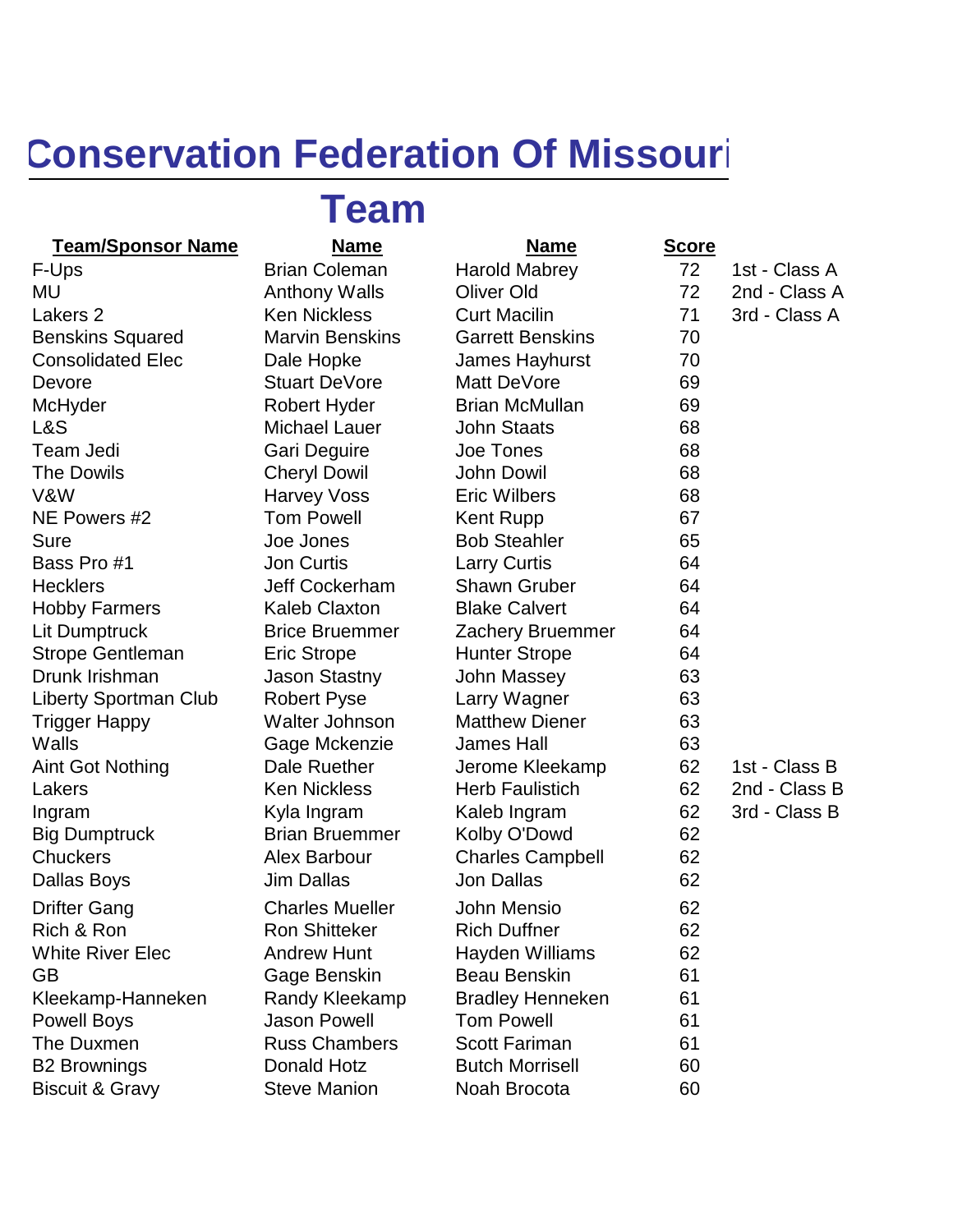| <b>Bernsketter Brothers</b> | Dan Bernskoetter                  | Wayne Bernskoetter        | 60 |               |
|-----------------------------|-----------------------------------|---------------------------|----|---------------|
| CEPC #2                     | <b>Darryl Ruettgers</b>           | John Kraus                | 60 |               |
| Dewall                      | <b>Mark Dewall</b>                | <b>Tom Dewall</b>         | 60 |               |
| <b>Jake Fans</b>            | Jim Cook                          | Mike Brooke               | 60 |               |
| KC                          | <b>Kurt Brooke</b>                | <b>Chris Brooke</b>       | 60 |               |
| Midway USA                  | <b>Jarrod Schwatz</b>             | Jason Gotz                | 60 |               |
| The Brother N Laws          | <b>Wesley Calvert</b>             | Logan Jeffries            | 60 |               |
| Ramrod                      | Adam Rau                          | <b>B.</b> Bernskoetter    | 59 |               |
| Dumb Apprentice             | Nicholas Ruff                     | <b>Tyalor Ruff</b>        | 59 |               |
| <b>Last Place</b>           | <b>Frank Wease</b>                | Jeremy Wease              | 59 |               |
| <b>Team Banks</b>           | <b>Preston Banks</b>              | <b>Garrard Banks</b>      | 59 |               |
| Crusaders                   | <b>Rich Fisher</b>                | Dan Mathis                | 57 | 1st - Class C |
| Golden Eagle                | <b>Chris Dicken</b>               | Lynn Eberlin              | 57 | 2nd - Class C |
| <b>B&amp;G</b>              | <b>Mike Gildewell</b>             | <b>Tom Brooke</b>         | 57 | 3rd - Class C |
| 73 Pointers Ranch #1        | <b>Richard Berck</b>              | <b>Tim Tkalinowski</b>    | 56 |               |
| Ace                         | <b>Kent Poutek</b>                | Gari Degure               | 56 |               |
| B&H                         | Luke Brookshive                   | Spencer Hoogveld          | 56 |               |
| <b>B&amp;R</b>              | <b>Boyd Burnett</b>               | <b>Clif Riggins</b>       | 56 |               |
| Meatloaf                    | <b>Taylor Stutzman</b>            | <b>Theodore Coburn</b>    | 56 |               |
| Sawgunners                  | Samual Wright                     | <b>Joe Sheals</b>         | 56 |               |
| <b>Trumans</b>              | Lucas Corden                      | Kenny Hood                | 56 |               |
| Spam                        | <b>Theodore Colburn</b>           | <b>Steve Marion</b>       | 56 |               |
| 73 Pointers Ranch #3        | <b>Ryan Berck</b>                 | <b>Steve Duxhschereer</b> | 55 |               |
| <b>Morning Shags</b>        | <b>Shags Nathan McLeod Trevor</b> |                           | 55 |               |
| <b>Sky Busters</b>          | Jim Breeggemann                   | <b>Norm Sutter</b>        | 55 |               |
| <b>Burns</b>                | <b>William Burns</b>              | <b>Charlotte Burns</b>    | 54 |               |
| J&T                         | James Thoenen                     | <b>Tim Gibler</b>         | 54 |               |
| NE Powers #1                | Jeremy Hudson                     | <b>Matt Simmons</b>       | 54 |               |
| Pancakes                    | <b>Taylor Stutzman</b>            | Noah Brocota              | 54 |               |
| Door                        | Taya Hall                         | Nathan Door               | 53 |               |
| Bass Pro #2                 | David Boucher                     | <b>Cash Miller</b>        | 52 |               |
| Ella                        | <b>Brad Wright</b>                | Emmett                    | 51 |               |
| <b>Moeller</b>              | <b>Brice Moeller</b>              | Derek Moeller             | 51 |               |
| Team B.                     | <b>Steve Caldwell</b>             | Mike Brooke               | 50 |               |
| Boggs #1                    | <b>Tom Schepers</b>               | Kale Laughlin             | 49 |               |
| <b>ECA</b>                  | <b>Robert Steahle</b>             | <b>Kent Poutek</b>        | 47 |               |
| Bass Pro #3                 | <b>Colby Bailey</b>               | <b>Bryce Aldridge</b>     | 46 |               |
| Boggs #2                    | Jacob Laughlin                    | <b>Allen Rost</b>         | 46 |               |
| CEPC <sub>#3</sub>          | Gerry Rosslan                     | Luke Rosslan              | 46 |               |
| 73 Pointer Ranch #2         | Rich Vaughan                      | Christian Vaughan         | 45 |               |
| All Day Adams               | <b>Harrison Adams</b>             | Randy Adams               | 45 |               |
| Reid & Jon                  | <b>Reid Viegut</b>                | Jon Podoliak              | 44 |               |
| G&C                         | J Cain                            | John Gibson               | 41 |               |
| <b>Riley</b>                | Andi Riley                        | <b>Timothy Riley</b>      | 41 |               |